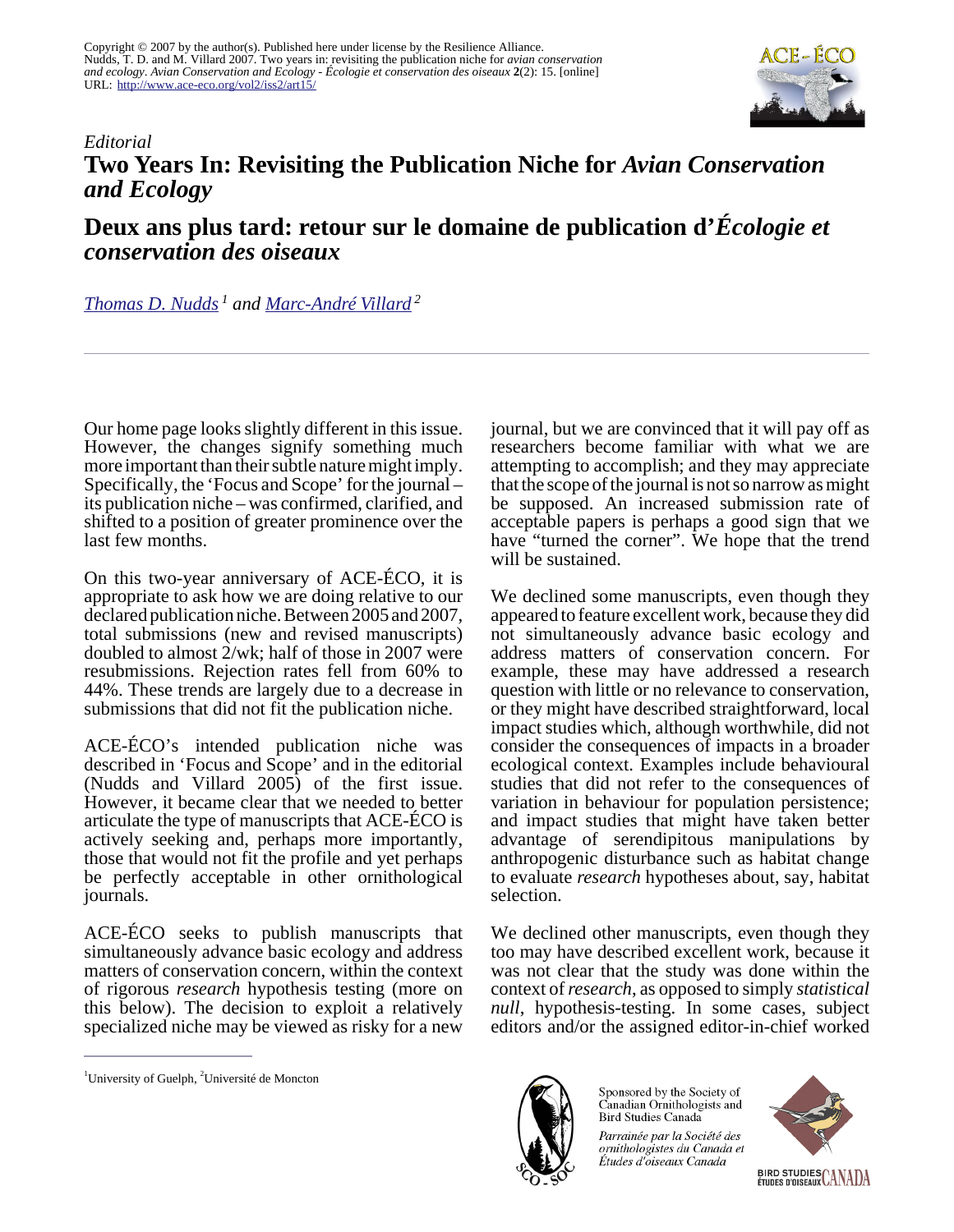with authors to improve the clarity of their scientific story, as opposed to presenting it in a fashion that belied the actual scientific rigour of the study design. For example, some manuscripts originally reported research in a classical inductive or retroductive (e. g., Romesburg 1981) logic mode, potentially leading to weaker inferences than available under hypothetico-deductive logic (e.g., Platt 1964, Lipton 2005). Distinctions between research and statistical hypotheses remain garbled (e.g., Matter and Mannan 1989, McPherson 2001, Guthery et al. 2005, Steidl 2006, Sleep et al. 2007), especially as alternative modes of analytical inference to null hypothesis-testing have evolved (e.g., Johnson 1999, 2002, Burnham and Anderson 2002) and research based on them comprises a larger share of the literature (Stephens et al. 2005, 2006). Where it seemed conceivable that the authors indeed evaluated *a priori* research hypotheses, but had nevertheless written the manuscript in an inductive or retroductive style (simply because it is a familiar format; Romesburg 1981), authors were encouraged to rework the manuscript to uncover their "lamp under the bushel". Several resubmissions were generated this way. To be clear, however, if it was not apparent that *a priori* research hypotheses were actually evaluated, manuscripts were declined. Otherwise, there was risk of construing the conceptual basis for the research as more rigourous than it was, for instance, by inventing *research* hypotheses after-the-fact, yet describing the research as having evaluated them.

ACE-ÉCO's declared publication niche precludes manuscripts that simply describe phenomena, patterns or trends, however well supported statistically. Some potential authors may express legitimate concern that this curtails publication of data that may be important, in some unspecified way, for conservation. That descriptive (or even incomplete) data may be important in a future application does not trump that, with appropriate forward-thinking at the stage of study design, more efficient use of data, with fewer weak inferences will result from *a priori* consideration of clear questions and *research* hypotheses to guide study design. Coincidentally, in this issue, Doug Armstrong and Michael McCarthy offer suggestions to make better use of descriptive data – even those which might be deemed inadequate by traditional inferential analyses – within a framework of rigorous *research* hypothesis-testing.

Astute readers will be able to find a handful of manuscripts in ACE-ÉCO that do not seem to fit the publication niche very well. We admit to some inconsistencies while we "found our legs" over the first couple of years. Indeed, the exercise to clarify our description of ACE-ÉCO's publication niche was as helpful to ourselves as we hope the strengthened vision is for would-be authors. We remain committed to try to publish, in a timely fashion, the best of what researchers have to report about lessons for ecology and conservation derived within frameworks of research hypothesis-testing.

À compter du présent numéro, la page d'accueil de notre site internet sera agencée de façon légèrement différente. Ces changements sous-tendent des enjeux plus importants que leur nature subtile ne le laisse paraître. Plus spécifiquement, au cours des derniers mois, la section 'Focus and Scope' de la revue – le domaine de publication – a été confirmée, clarifiée et déplacée pour en augmenter la visibilité.

À l'occasion du deuxième anniversaire d'ACE-ÉCO, il est opportun de se pencher sur notre performance en relation avec notre domaine de publication. Entre 2005 et 2007, le nombre total de manuscrits soumis (nouveaux et resoumissions) a doublé, pour atteindre près de deux par semaine; en 2007, la moitié de ceux-ci étaient des resoumissions. Le taux de rejet est passé de 60% à 44%. Cette tendance serait en partie attribuable à une réduction dans la soumission de manuscrits qui ne correspondent pas au domaine de publication de la revue.

Le domaine de publication d'ACE-ÉCO a d'abord été décrit dans la section 'Focus and Scope' et dans l'éditorial (Nudds and Villard 2005) du premier numéro. Or, il est devenu évident que nous devions spécifier plus clairement le type de manuscrits que la revue recherche et, peut-être de façon plus urgente encore, définir le type de manuscrits qui ne correspondent pas au domaine de publication visé, bien qu'ils puissent être parfaitement acceptables dans d'autres revues d'ornithologie.

ACE-ÉCO vise à publier des articles qui améliorent simultanément nos connaissances fondamentales en écologie et notre compréhension des problématiques propres à la conservation, en utilisant une approche rigoureuse fondée sur le test d'hypothèses de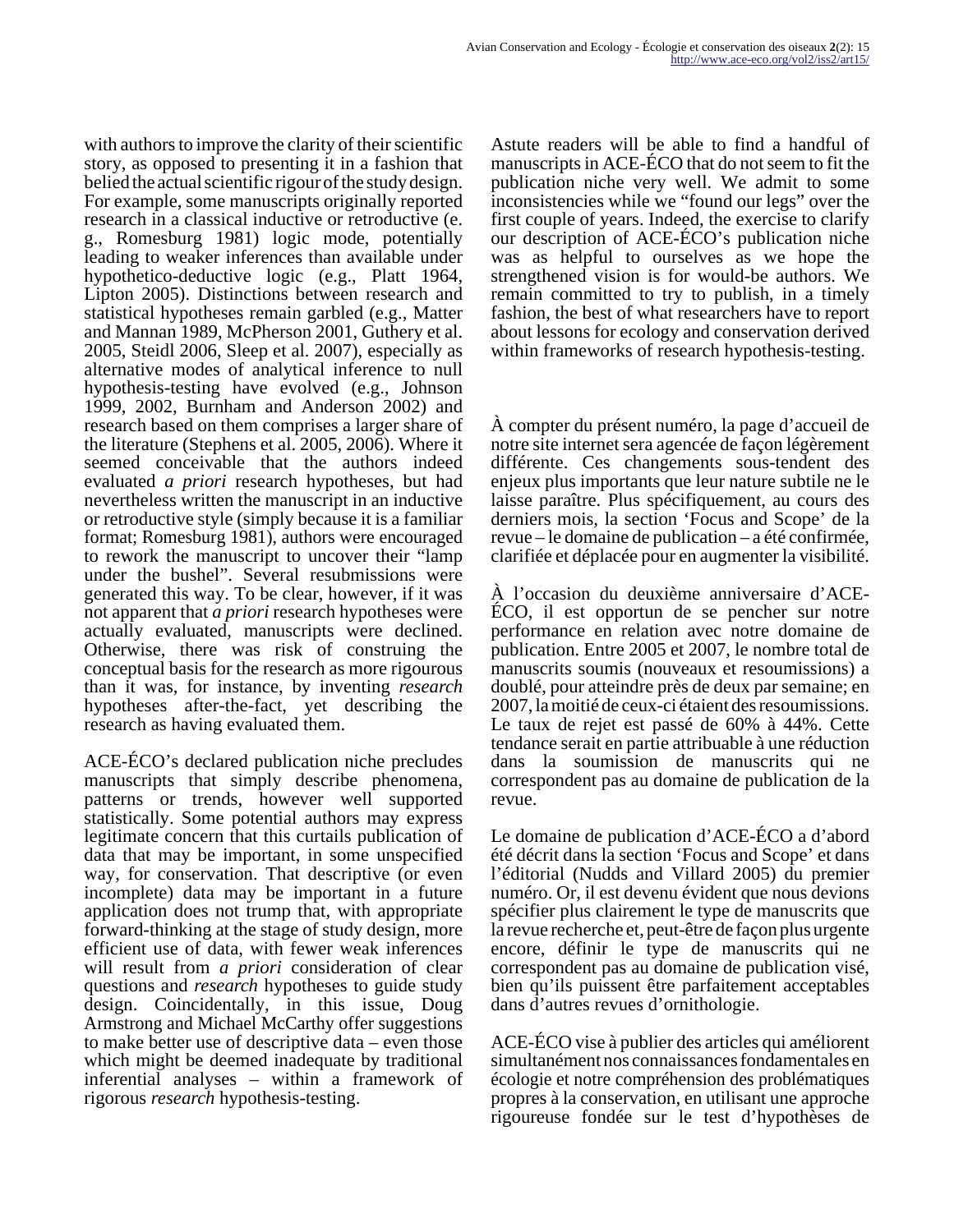*recherche* (voir ci-dessous). La décision d'exploiter une "niche" relativement spécialisée peut être perçue comme étant risquée pour une nouvelle revue, mais nous sommes convaincus qu'elle apportera des dividendes quand les chercheurs seront familiers avec notre objectif; de plus, ils ou elles seront à même de constater que le domaine de publication de la revue n'est pas si étroit qu'il en a l'air à première vue. Le taux de soumission accru de manuscrits acceptables pour publication est probablement un signe que nous avons franchi la portion la plus abrupte du chemin. Nous espérons que cette tendance se maintiendra.

Nous avons rejeté des manuscrits, bien qu'ils semblaient excellents, parce qu'ils n'abordaient pas à la fois l'écologie et la conservation. Par exemple, ils pouvaient porter sur une question de recherche qui était peu ou pas pertinente pour la conservation, ou encore ils décrivaient des études d'impacts effectuées à l'échelle locale qui, bien qu'utiles, ne considéraient pas les conséquences des dits impacts dans un contexte écologique plus englobant. D'autres études portaient sur le comportement sans qu'il y ait une explication des variations comportementales sur la pérennité des populations. Enfin, certaines études d'impact auraient pu tirer profit de manipulations expérimentales reliées à des perturbations anthropiques pour tester des hypothèses de recherche portant, par exemple, sur la sélection de l'habitat.

Nous avons dû refuser d'autres manuscrits parfois excellents car il n'était pas clair que les travaux avaient été effectués dans le contexte d'une hypothèse de *recherche* plutôt que dans l'optique d'un test d'hypothèse *statistique*. Dans certains cas, les rédacteurs associés ou le rédacteur en chef affecté au manuscrit a travaillé de concert avec les auteurs afin d'augmenter la clarté des aspects scientifiques de l'étude plutôt que d'adopter un mode de présentation ayant tendance à dissimuler la rigueur scientifique du dispositif. Par exemple, certains manuscrits décrivaient originalement des travaux effectués selon une approche classique de type inductive or rétroductive (e.g., Romesburg 1981), menant potentiellement à des déductions peu robustes à l'analyse comparativement à ce qui pourrait être obtenu en adoptant une approche hypothético-déductive (ex. Platt 1964, Lipton 2005). Pour plusieurs, les distinctions entre les concepts d'hypothèse de recherche et d'hypothèse statistique demeurent confuses (ex. Matter and Mannan 1989, McPherson 2001, Guthery et al.

2005, Steidl 2006, Sleep et al. 2007), particulièrement dans le contexte où on fait recours à des méthodes alternatives d'inférence analytique (ex. Johnson 1999, 2002, Burnham and Anderson 2002) et les travaux fondés sur celles-ci représentent une part grandissante de la littérature (Stephens et al. 2005, 2006). Là où il semblait que les auteurs avaient effectivement testé une hypothèse de recherche développée a priori, mais avaient eu recours au style inductif ou rétroductif parce qu'il leur était familier (Romesburg 1981), ceux-ci ou celles-ci ont été encouragés à retravailler leur manuscrit. Plusieurs resoumissions ont été obtenues de cette façon. Toutefois, lorsqu'il n'était pas évident que des hypothèses de recherche implicites avaient été testées, les manuscrits ont été rejetés. Dans le cas contraire, on aurait couru le risque de faire passer le fondement conceptuel d'une étude comme étant plus rigoureux qu'il l'était en réalité, par exemple, en inventant des hypothèses de recherche a posteriori.

Le domaine de publication d'ACE-ÉCO exclut les articles qui ne font que décrire des phénomènes, patrons ou tendances, quel que soit le degré d'appui statistique. Certains auteurs potentiels ont exprimé une inquiétude légitime sur les effets de cette pratique sur la publication de données qui peuvent jouer un rôle potentiellement important pour la conservation. Le fait que des données descriptives (ou incomplètes) puissent être utiles pour une application future n'enlève rien au fait qu'en planifiant mieux à l'étape du dispositif expérimental, sur la base d'hypothèses ou questions de *recherche* claires, une utilisation plus efficace de ces données et des déductions plus robustes seraient possibles. Par coïncidence, dans ce numéro, Doug Armstrong et Michael McCarthy offrent des suggestions permettant de mieux utiliser les données descriptives – même celles qui sembleraient inadéquates selon les analyses traditionnelles de type inférentiel – dans un cadre rigoureux fondé sur des tests d'hypothèses de *recherche*.

Les lecteurs attentifs vont sans doute trouver quelques articles publiés jusqu'ici qui ne semblent pas rencontrer les critères énoncés ci-dessus pour définir le domaine de publication de la revue. Nous admettons qu'il y a eu quelques inconsistances durant les deux premières années, jusqu'à ce que nous atteignions notre rythme de croisière. Cet exercice nous a permis de clarifier notre description du domaine de publication d'ACE-ÉCO et nous